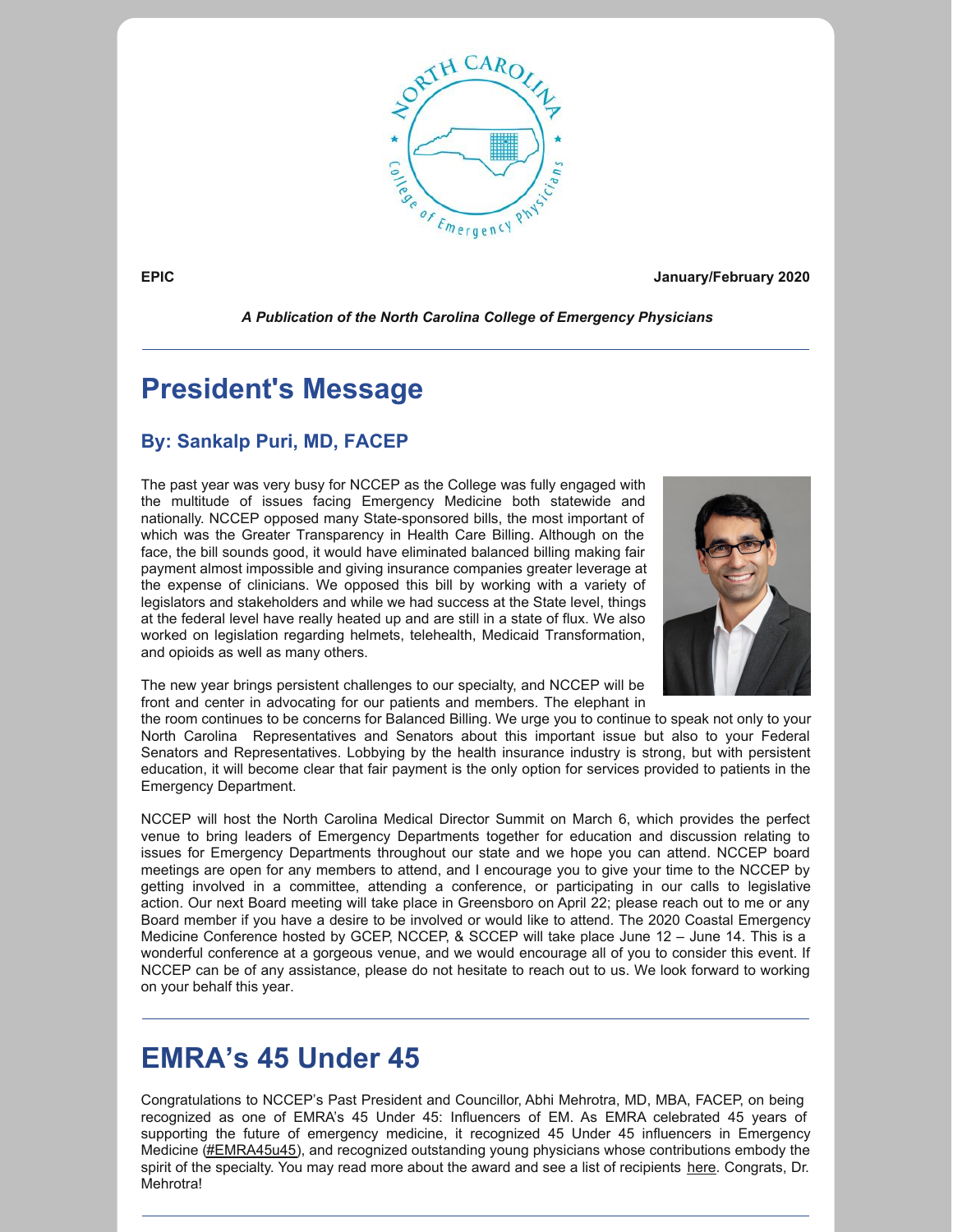# **CRASH-3 Trial**

Dear Colleagues:

I wanted to make you aware of the CRASH-3 Trial results that were published in The*Lancet* last Fall that have implications for the broad emergency medicine community.

#### [https://www.thelancet.com/journals/lancet/article/PIIS0140-6736\(19\)32233-0/fulltext#seccestitle160](https://www.thelancet.com/journals/lancet/article/PIIS0140-6736(19)32233-0/fulltext#seccestitle160)

You may recall that the earlier CRASH-2 Trial looked at trauma patients at risk for hemorrhage and is the major evidence for our use of tranexamic acid (TXA) in hemorrhagic shock. CRASH-3, which looked at isolated head injury, will also probably change our practice once our trauma and neurosurgery colleagues have a chance to discuss the results. My bottom line summary is as follows:

1) Based on the results of CRASH-2 and CRASH-3, TXA is safe in multi-system trauma patients in hemorrhagic shock who happen to have concomitant head bleeds. We should continue to give TXA to all trauma patients at risk for hemorrhagic shock as soon as they arrive regardless of what their head CT shows. The dose for TXA in all trauma patients is still 1000 mg infused intravenously once over 10 minutes and given within 3 hours of injury, followed by 1000 mg intravenous infusion over 8 hours.

2) TXA is safe and likely improves mortality in isolated head trauma with a Glasgow Coma Scale (GCS) < 13 – a little. Most, if not all, of this mortality benefit is in the mild to moderate (GCS > 8) patients and may work by preventing their early deterioration. Patients with GCS of 3 and unreactive pupils will not benefit it's not a miracle drug. Keep in mind that this modest improvement in mortality is in keeping with other drugs that affect hemostasis with a number needed to treat for mortality prevention of roughly 66. In other words, TXA is an adjunctive therapy to definitive surgical management, and not itself a cure.

3) Give TXA early since severity-adjusted outcomes showed that earlier is better when it comes to mortality. TXA after 3 hours is unlikely to improve outcomes. For those working in the community, you will need to coordinate with your local trauma centers and EMS systems to make sure they are on board since they will likely receive the patients while the infusion is still running.

4) TXA did not appear to increase the risk of thromboembolic events such as stroke, venous thromboembolism, etc.

5) TXA improves survival but not disability after head injury. This was a bit surprising to me and will likely be a point of debate about the study. However, keep in mind that CRASH-2 improved mortality from hemorrhage without changing transfusion requirements, so weird things can happen in science.

For those interested in TXA but not currently using it, I recommend that you start with this*Lancet* article and discuss it with your hospital's Pharmacy and Therapeutics Committee to make sure that you have institutional buy-in. Then, have your department leadership discuss is with trauma and neurosurgical colleagues at your institution or your referral centers if these patients are typically transferred. Feel free to drop me a line if you have questions or concerns about my bottom line. In the meantime, keep plugging along in your current practice until your department leadership has a chance to discuss the results with you admitting services or receiving trauma centers.

Sincerely,

Lane M. Smith, MD, PhD, FACEP Assistant Professor of Emergency Medicine Wake Forest School of Medicine Winston Salem, NC 27157 lmsmith@wakehealth.edu

# **It is a Tough Call…A review of** *CEASE: a guide for clinicians on how to stop resuscitation efforts.*

**By: David A. Masneri, DO, FACEP, FAAEM and R. Darrell Nelson, MD, FACEP, FAEMS**

Emergency medicine physicians frequently face the challenging decision of "calling the code." Stopping resuscitation is complex and involves clinical, ethical, team and family dynamics, as well as emotional factors and is further complicated by the fluid environment of the emergency department. The decision to stop is often made with incomplete information. This decision must then be properly communicated to the team and family.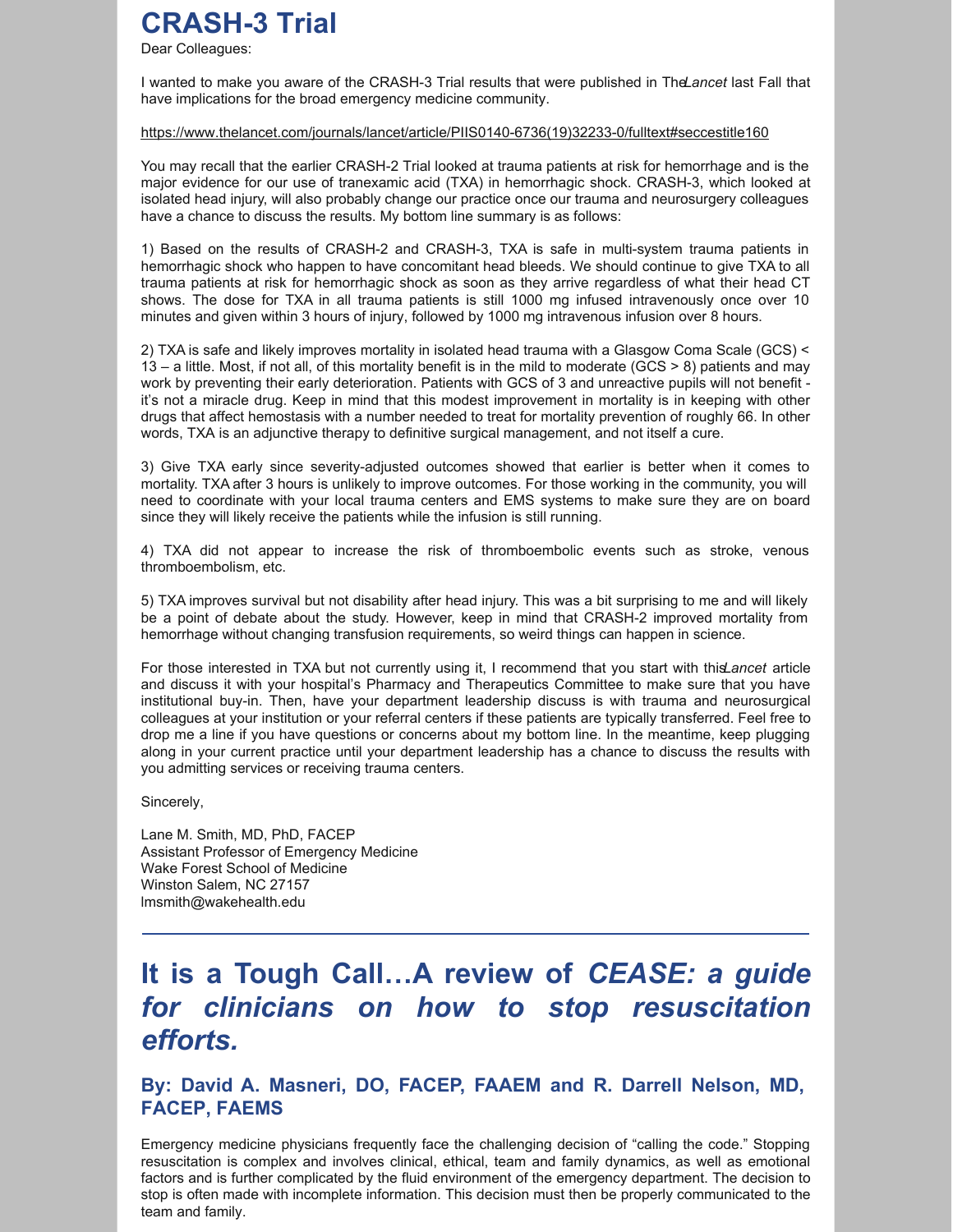Despite guidelines for initiating and continuing cardiopulmonary resuscitations, limited resources exist to guide the decision to stop. This decision is mainly a clinical decision based on judgment of the subjective and objective information available. Torke, et al, provide a framework, summarized by the mnemonic **CEASE** (Clinical features, Effectiveness, Ask, Stop, Explain), to stop resuscitation and communicate that decision to the team and family.

Read the full article **[here](https://nccep.org/wp-content/uploads/It-is-a-Tough-Call.pdf)**.

| <b>NOW!</b> | <b>MEDICAL</b><br>$CARO_{\ell}$<br><b>DIRECTOR</b><br>$\frac{c_1}{c_2}$<br><b>SUMMIT 2020</b> |
|-------------|-----------------------------------------------------------------------------------------------|
|             | March 6, 2020                                                                                 |
|             | 10:00 $am - 3:00$ pm                                                                          |
|             | Grandover Resort & Conference Center<br>Greensboro, NC                                        |

Are you ready to be inspired? To spend time learning alongside and from your Emergency Medicine colleagues? To gain unique insights into challenges ahead in 2020 and beyond? The 4<sup>th</sup> Annual North Carolina Medical Director Summit (MDS) at the Grandover Resort and Conference Center is scheduled for March 6, 2020.

This unique opportunity brings together the collective expertise and experience of NC Emergency Medicine leaders – and those aspiring to lead in the future! This summit will continue to tackle many of the difficult challenges that we face each day and equip you to have a positive impact. With a focus on collaborative solutions based on team discussions, we will learn from each other as we prepare for the future of EM and advocating for our specialty. Whether new to the medical director leadership teams of North Carolina or one that participated in the previous years, we hope to engage you regarding the clinical challenges and potential solutions, current and future legislation that will impact our specialty, advocacy, and being part of the future of Emergency Medicine in North Carolina and beyond. We hope that this recurrent central location will allow for broad participation. Save the date – we look forward to learning from each of you once again.

### **[Register](https://nccep.org/medical-director-summit/) for the Medical Director Summit**

# **Palliative Pause in the ED**

#### **By: Justin Brooten, MD**

Patients with palliative care needs in the emergency department (ED) can evoke a variety of responses from emergency medicine (EM) physicians. For some, this can be viewed as a potentially rewarding opportunity to significantly impact a patient's trajectory of care, but for others, this may be viewed as a daunting task to undertake while managing a busy ED. In addition to our mandate to provide evidencebased lifesaving care, as EM physicians we are being called upon more frequently to address potentially unmet palliative care needs while caring for the chronically and critically-ill. In one study of adults over age 65, over half visited the ED in the last month of life, and 75% visited the ED in the last six months of life. Of the group seen in the last month of life, 77% were admitted to the hospital from the ED and 68% died during admission.<sup>1</sup> Studies on ED intubation outcomes in older adults further highlight potential need to explore transitions in care when treating patients at high-risk for poor outcomes, regardless of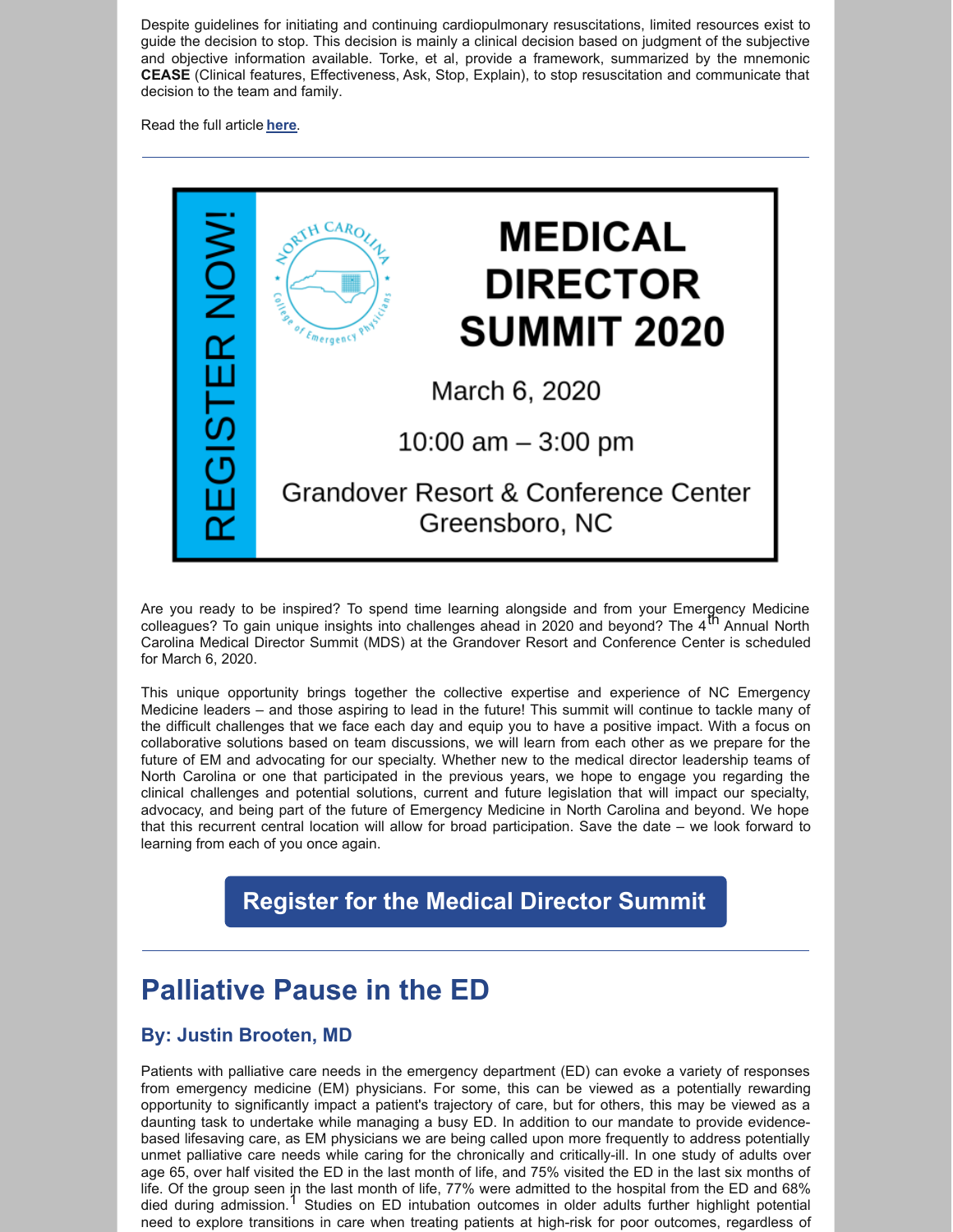whether or not aggressive care is pursued. In two studies of a cohort of 41,263 patients over age 65 who were intubated in the ED, over one-third of patients who were intubated died during admission, most only survived 2 to 3 days.  $2.3^\circ$  Surprising as these figures may be in and of themselves, it is more significant when combined with the fact that that most patients and their families report an inclination towards less aggressive interventions and/or comfort measures if it is perceived that a patient is nearing end of life.<sup>4,5</sup> In the midst of trying to provide optimal critical care, how do we reconcile these statistics and consider when the primary role of an EM physician may not only be to attempt to save life, but to acknowledge and address when a disease process has reached the limits of medical science to provide a favorable outcome?

One of my mentors during palliative care fellowship coined the phrase "palliative pause" to illustrate a thought process that can be employed amidst the ABCs, algorithms, and treatment bundles that are a necessity in a frenetic ED. As difficult as it may seem to have any type of pause in our workflow, I have found this to be a very helpful approach in integrating palliative care principles alongside provision for acute interventions. When faced with a very ill patient with a poor prognosis, there are several questions to considering how best to approach the patient and their family:

- Is this patient likely to die in the near future as a result of this disease process regardless of what we do in the ED or in the hospital?
- Am I about to undertake an intervention for this patient that has a high likelihood of being unhelpful, and simultaneously uncomfortable?
- Is the patient or family prepared for what aggressive care may look like in the near future, have they discussed this, and what guidance has been provided to help make critical decisions right now?

Some situations provide us a relatively short amount of time to assess and make recommendations based on the hopes, worries, and wishes of a patient and their family, such as whether or not to pursue mechanical ventilation in a likely terminal situation. Other encounters may be opportunities to provide resources they may never have considered, such as the COPD patient you have admitted three times this month, who is likely going to survive another day, but has never considered that they have a terminal illness and need to plan for the future and establish their goals. Ultimately, EM physicians should not underestimate the significance of their position to influence trajectory of care and outcomes for our patients and their families as we face the front lines of palliative care.

#### References:

1. Smith AK, McCarthy E, Weber E, et al. Half of older Americans seen in emergency department in last month of life; most admitted to hospital, and many die there. Health Aff (Millwood). 2012 Jun;31(6):1277- 85. doi: 10.1377/hlthaff.2011.0922. Erratum in: Health Aff (Millwood). 2012 Jul;31(7):1650. PubMed PMID: 22665840; PubMed Central PMCID: PMC3736978.

2. Ouchi K, Jambaulikar GD, Hohmann S, et al. Prognosis After Emergency Department Intubation to Inform Shared Decision-Making. J Am Geriatr Soc. 2018 Jul;66(7):1377-1381. doi: 10.1111/jgs.15361. Epub 2018 Mar 15. PubMed PMID: 29542117; PubMed Central PMCID: PMC6320691.

3. George N, Jambaulikar GD, Sanders J, Ouchi K. A Time-to-Death Analysis of Older Adults after Emergency Department Intubation. J Palliat Med. 2019 Aug 1. doi: 10.1089/jpm.2018.0632. [Epub ahead of print] PubMed PMID: 31369301.

4. Dosh K, Dhoble A, Evonich R, et al. Analysis of limited resuscitations in patients suffering in-hospital cardiac arrest. Resuscitation. 2009 Sep;80(9):985-9. doi: 10.1016/j.resuscitation.2009.05.011. Epub 2009 Jul 5. PubMed PMID: 19581039.

5. Wright AA, Keating NL, Ayanian JZ, et al. Family Perspectives on Aggressive Cancer Care Near the End of Life. JAMA. 2016 Jan 19;315(3):284-92. doi: 10.1001/jama.2015.18604. PubMed PMID: 26784776; PubMed Central PMCID: PMC4919118.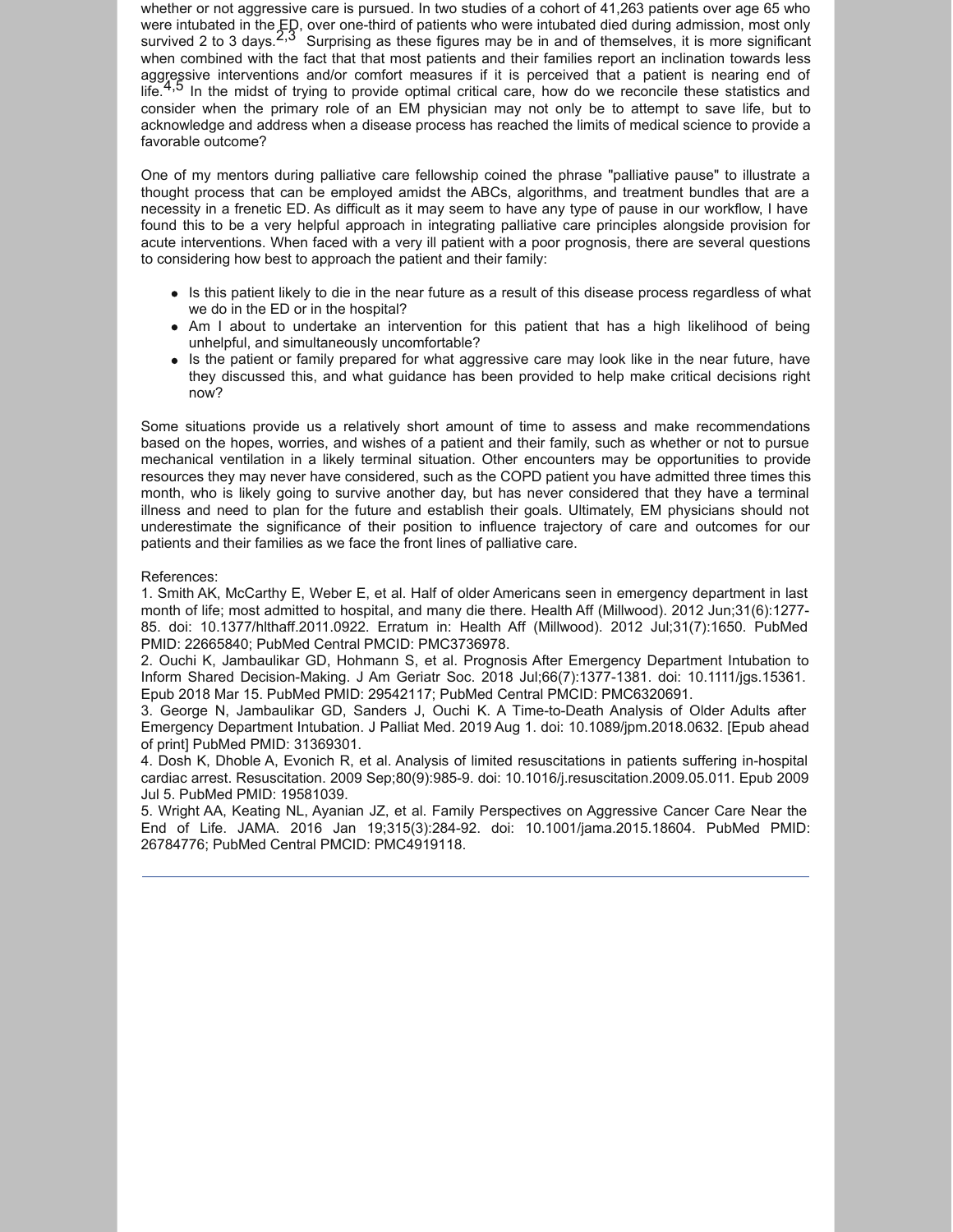# Register Now!



# **8th Annual COASTAL EMERGENCY MEDICINE CONFERENCE**

FRIDAY, JUNE 12 - SUNDAY, JUNE 14, 2020<br>Kiawah Island Golf Resort, Kiawah Island, SC

www.coastalemergencymedicineconference.org

# **Psychiatric Observation: New Guidance from CPT Committee**

#### **By: Brian Hiestand MD, MPH (@wizard\_of\_Obs) & Bret Nicks, MD, MHA (@DrBretNicks)**

Traditionally, observation services have been established as the provision of diagnostic and therapeutic interventions over a limited period of time to determine whether an outpatient will require admission and inpatient services. Therefore, by definition, patients meeting inpatient criteria from the outset were excluded from the observation setting. With regards to patients presenting with psychiatric emergencies, EDs across the country have been inundated with patients with clear needs for psychiatric inpatient care, but no inpatient psychiatric beds available to admit or transfer them to. As a result, these patients board in EDs for hours or days (or longer), and while the ED provides a safe environment and manages their care, no "credit" is received beyond the initial E&M.

In July 2019, however, the CPT committee issued new guidance on this topic. In CPT Assistant (official newsletter) the CPT committee stated unequivocally that observation codes were appropriate in the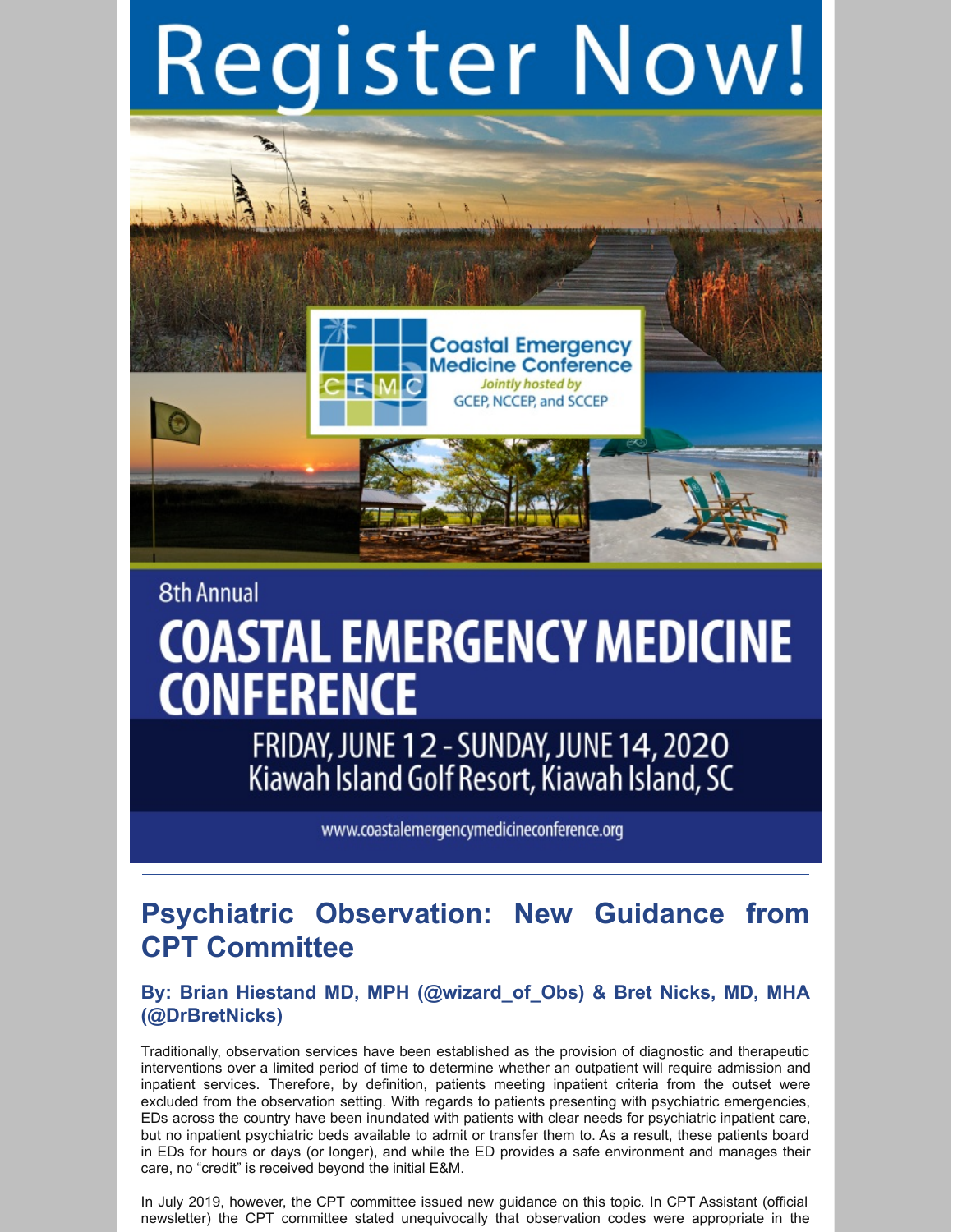setting of a patient who met inpatient criteria for psychiatric illness, but who had to board in the ED for an extended duration while receiving ongoing medical and psychiatric reassessments.

As discussed in the previous sections, observation codes are time-dependent, and cannot be billed concurrently with an ED E&M code such as 99285 (at least, not by the same group / same specialty / same Tax ID number – a topic for a later column). In the setting above, first day observation service (99218-99220 depending on complexity) would substitute for the ED E&M, and subsequent day observation codes (99224-99226) would be used for each sequential day until admission or transfer. Two caveats: 1) Ongoing care must be provided to the patient by the EM physicians during their stay. For those of us who do not have a separate psychiatric ED run by our psychiatric colleagues, this is the default mode of operations; 2) At minimum, daily notes (with more frequent documentation as appropriate with any status changes) that meet the documentation requirements for subsequent day observation codes must be written.

To accomplish this process, we utilize clinical decision support within our electronic medical record, with an order set built for psychiatric observation as well as a structured daily note to guide the EM physicians in what they should be assessing and documenting while providing ongoing care for these patients.

It is yet unclear as to what the private and governmental payer response to a shift in billing code usage will be, but the AMA CPT committee was quite clear defining the standard. If you are doing the work, you should be compensated for it – especially as it taxes your operational resources. One thing is for certain, in the words of Wayne Gretzky, "You miss 100% of the shots you don't take." In other words, we know that the payers are not going to volunteer to reimburse us for the time spent keeping our patients safe while dealing with the crisis of inpatient psychiatric beds. Therefore, instituting a compliant, patientoriented process of psychiatric observation (while getting all stakeholders at your institution) may be a substantial addition of value to your Emergency Department.

# **Political Action Committee**

Thank you to all members who have contributed to the College's Political Action Committee (EP-PAC) over the past year and to those who continue to contribute in 2020. Your donations allow the College to work on your behalf to give a voice to Emergency Medicine issues in our State Legislature.

You may contribute to the EP-PAC online, by mail to EP-PAC, PO Box 1038, Wake Forest, NC 27588, or on your ACEP dues renewal form.

## **[Donate](https://nccep.org/pac/) to Your PAC Online**

#### 2019 Contributors

Celia Aguila, MD John Bednar, MD Melanie Belfi, MD Jill Benson, MD Raymond Biersbach, MD Jason Bolden, MD Scott Brown, MD Allison Burke, MD Gregory Cannon, MD Pedro Cardama, MD Jennifer Casaletto, MD Neal Chawla, MD John Chretien, MD Michelle Curry, MD Alan Davidson, MD Joseph Dore, MD Sandra Ells, MD Paul Flanders, MD Anthony Fox, MD Michael Frye, MD Christopher Geertz, MD Devainder Goli, MD Mark Gonzales, DO Mary Grady, MD Christopher Griggs, MD

Timothy Hall, MD Jennifer Hannum, MD Helene Harper, MD Michael Harrigan, MD Ronnie Hendrix, MD Mark Hill, MD Jessica Hoglund, MD Allen Holmes, MD Karl Holt, MD Christopher Kessler, MD Inga Kish, MD Jon Knapp, MD Edward LaMay, MD Brenda Lanan, MD Robert Laundon, MD Margaret Lewis, MD Alexander Limkakeng, MD Joshua Long, MD Fernando Lopez, MD Courteney MacKuen, MD Ryan McBeth, MD Gregory McCarty, MD Diana McClinton, MD Charles McKaraher, MD Johannah Merrill, MD

Matthew Merritt, DO Brandon Mills, MD Daniel Minior, MD Jonathan Neuman, MD Lana O'Neal, MD Yogin Patel, MD Danielle Ray, MD Andrew Reed, MD Kathryn Shaw, MD Joshua Shurley, MD Brandon Smallwood, MD Lane Smith, MD Lloyd Smith, MD Leonard Stallings, MD Matthew Sullivan, MD Thomas Tighe, MD Philip Van Dongen, MD Brad Watling, MD Paul White, MD Donald Wickline, MD Ian Wilds, MD Benjamin Wiles, DO Bronwyn Young, MD